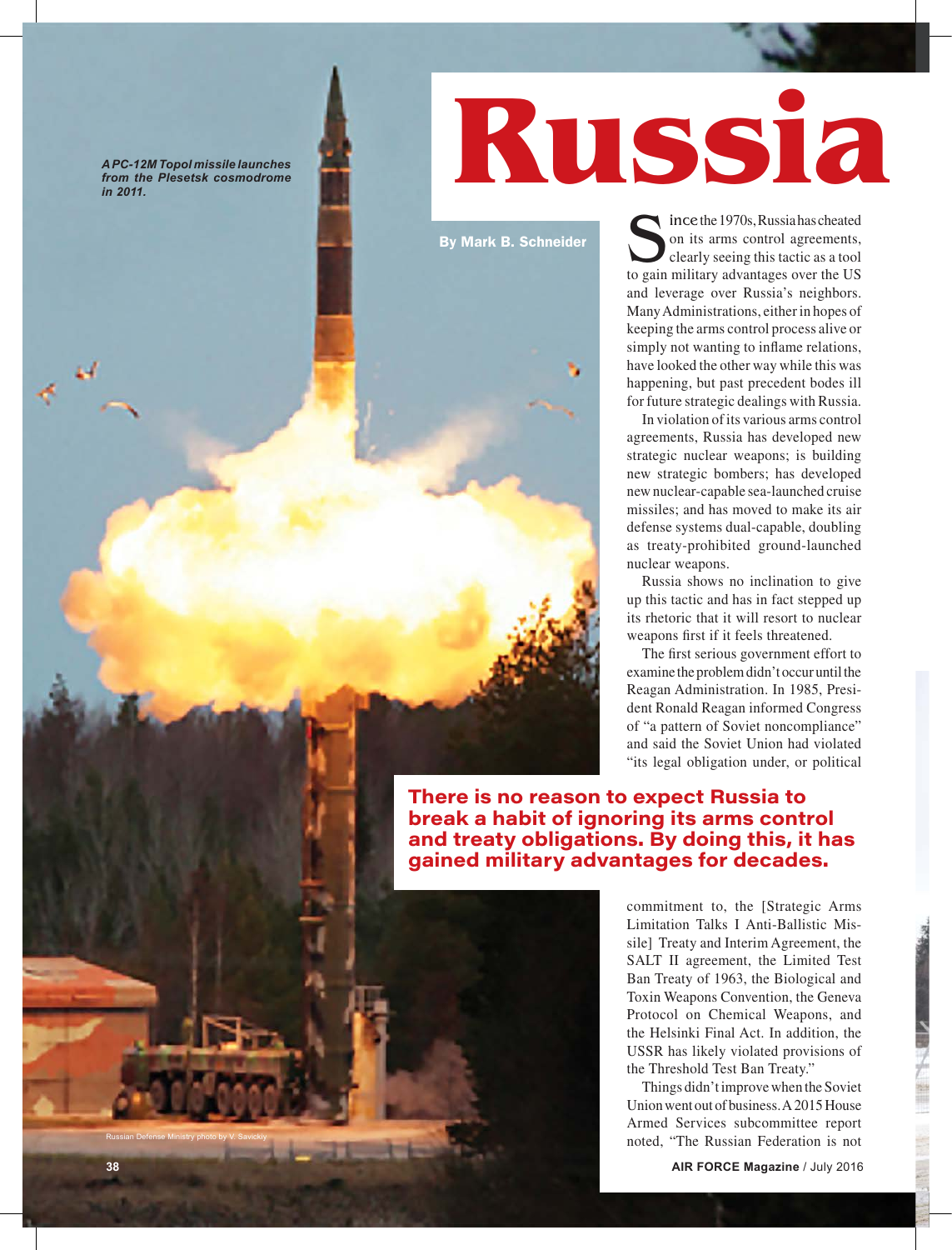# **Russia Cheats**

complying with numerous treaties and agreements, including the [Intermediate-Range Nuclear Forces] Treaty, the Open Skies Treaty, the Biological Weapons Convention, the Chemical Weapons Convention, the Vienna Document, the Budapest Memorandum, the Istanbul Commitments, the Presidential Nuclear Initiatives, [and] the Missile Technology Control Regime." It also stated that Russia had withdrawn from the Treaty on Conventional Armed Forces in Europe (CFE).

The evidence indicates that such violations aren't accidents, one time incidents, misunderstandings, or legitimate disputes over treaty interpretation, and they are often quite militarily significant. If a legal or political commitment hinders an important Russian objective, it tends to be ignored. Cheating can result in numerical advantages, more effective weapons, and in some cases, lower costs.

Unlike Russia, the US has long and optimistically viewed arms control as a way to reduce the probability and destructiveness of conflict. In November 1975, British strategist Colin S. Gray wrote in *Air Force Magazine* that the Soviets conducted arms control negotiations in

"a fairly crudely combative way." Russia, he said, saw arms control as a "political struggle." Absent a response, cheating gives Russia military advantages.

# **NUCLEAR THREATS**

Soviet/Russian military doctrine allowed for the first use of nuclear weapons in conventional war, and today Russia threatens nuclear attacks. In June 2015, Deputy Defense Secretary Robert O. Work and then-Vice Chairman of the Joint Chiefs of Staff Adm. James A. Winnefeld Jr. told Congress, "Russian military doctrine includes what some have called an 'escalate to de-escalate' strategy—[one] that purportedly seeks to de-escalate a conventional conflict through coercive threats, including limited nuclear use," a policy they described as "playing with fire."

Russia's nuclear doctrine affects its policy on nuclear reductions, arms control, and compliance. Willingness to use nuclear weapons provides the motive for resisting nuclear arms cuts and for cheating. Indeed, during Russia's New Strategic Arms Reduction Treaty ratifi cation process, its defense minister said Russia intended to increase its strategic nuclear forces. Since New START entered into force in 2011, Russia increased its deployed warheads, deployed delivery vehicles, and deployed and nondeployed delivery vehicles, reaching 1,735 deployed warheads by March 2016, an increase of 198.

Since the signing of New START in 2010, Russia has refused to negotiate deeper cuts in strategic nuclear weapons or limits on tactical nuclear weapons. In a Russian newspaper interview in 2013, Sergei B. Ivanov, Kremlin chief of staff, explained why: "When I hear our American partners say, 'Let's reduce something else,' I would like to say to them, 'Excuse me, but what we have is relatively new." The Americans, he said, "have not conducted any upgrades for a long time. They still use Trident [missiles]."

Failure to call Russia out on cheating increases its incentive to do it, and American officials have long been reticent to challenge Russia on its violations or respond to them. With the exception of the Reagan Administration's 1986 termination of US observance of the SALT I and II agreements in response to multiple Soviet violations, there's been no substantive US response to Russian violations.

Russia's invasion of Ukraine and the annexation of Crimea violate a number of arms control and international security agreements. Secretary of State John F.

*An SS-27 Sickle B mobile ballistic intercontinental missile is prepared at the Alabino training ground near Moscow for the 2012 Victory Day parade.*

Photo by Vitaly V. Kuzmin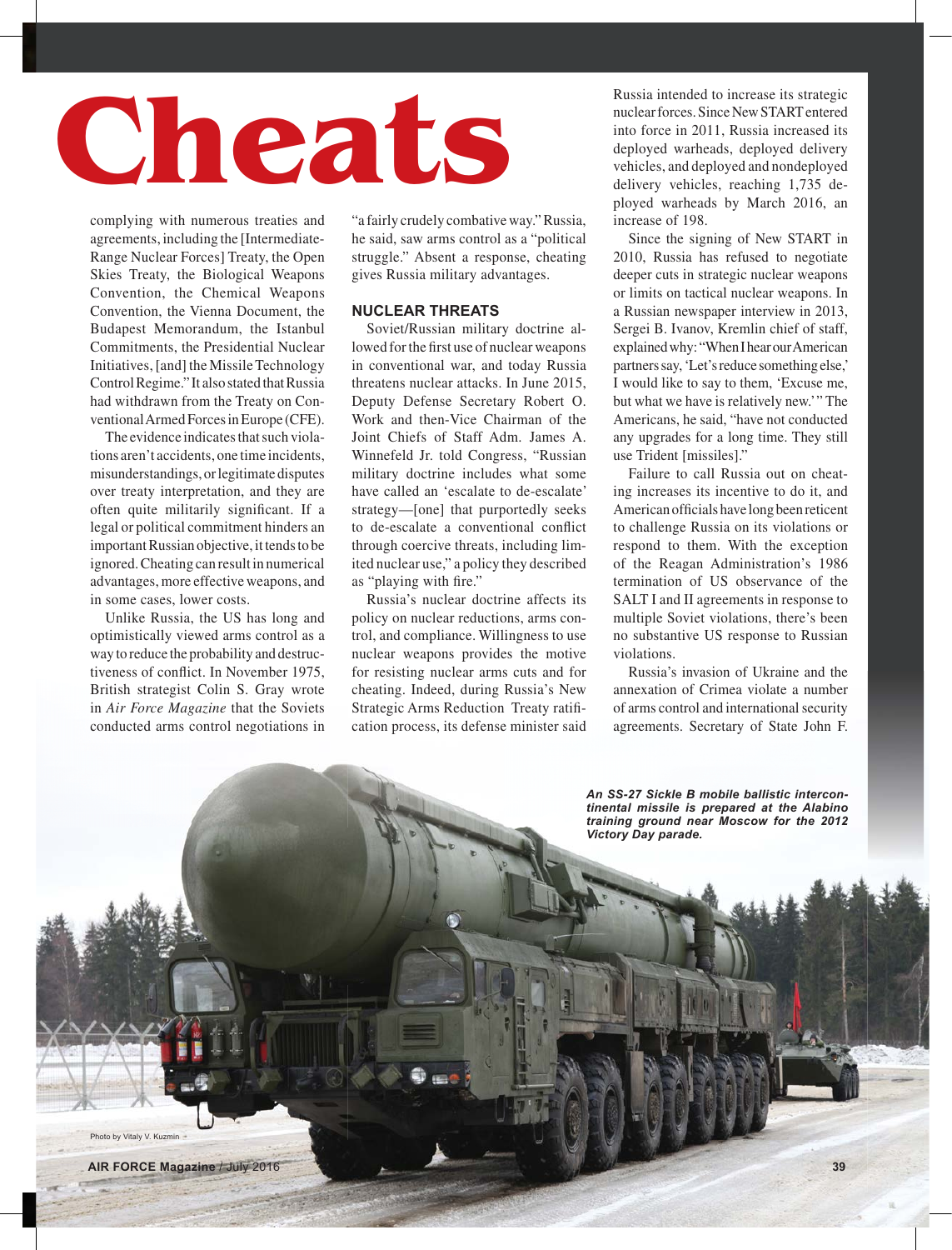Kerry said, "The United States condemns the Russian Federation's invasion and occupation of Ukrainian territory and its violation of Ukrainian sovereignty and territorial integrity in full contravention of Russia's obligations under the UN Charter, the Helsinki Final Act, its 1997 military basing agreement with Ukraine, and the 1994 Budapest Memorandum." The Budapest Memorandum was a condition for the START entry-into-force and the denuclearization of Ukraine.

The Obama Administration also says Russia is violating the CFE Treaty, which was intended to limit the amount of conventional military forces in Europe. This is particularly significant in light of Russia's aggression against Ukraine and the ensuing European crisis. But even before Moscow suspended its obligations under the CFE Treaty in 2007, it had been in violation of its terms. Russia actually admitted this in 1999, according the the Arms Control Association. In March 2015, TASS news agency reported that Anatoly I. Antonov, deputy defense minister, said the CFE Treaty "is dead and there are no prospects for reviving it." A month later, TASS quoted Anton Mazur, the head of the Russian delegation at the Vienna talks on military security and arms control, as saying that while Russia "formally remains [a]party of the CFE Treaty … there will be no return to the treaty." There's no legal basis for Russia's long-term refusal to comply with CFE while remaining a party to it.

By increasing the level of forces arrayed against parts of Europe, Russia's violation of the CFE Treaty has enhanced its military capability against some NATO states. Russia's suspension of CFE inspections reportedly blocked information about its preparations to attack Georgia in 2008.

The most common Soviet/Russian arms control violations have involved the nuclear treaties that were the focus of bilateral arms control. The full scope of Russian noncompliance is not in the public domain because there's only been one comprehensive and unclassified compliance report since 1993. US law, however, requires an annual report with "a specific identification, to the maximum extent practicable in unclassified form," of each potential violation of an arms treaty.

## **VERIFICATION ISSUES**

The 2005 State Department compliance report documented Russian violations of important verification provisions of the START agreement, but its discussion was limited to issues active that year. The next compliance report wasn't issued until 2010 and revealed that the US had raised some compliance issues since the previous report, but didn't disclose what those were, except that some involved verification.

The Obama Administration has said the most common Russian violations of START involved warhead counting inspections and telemetry provisions.

There were substantive Russian START violations. One of the most significant was



the Russian failure to eliminate 22 SS-18 heavy ICBM silo launchers, as required, annually for over three years in the 1990s. According to Russia's own unclassified START data declarations, it had 28 more deployed10-warhead SS-18s than allowed under START.

Another apparent START violation will shape Russian strategic nuclear forces for decades to come. Russia tested the SS-27 Mod 1/Topol M Variant II ICBM—which was supposed to have a single warhead with multiple independently targetable (MIRV) warheads from 2007 through the expiration of the START agreement in 2009. Through these tests, Russia developed and deployed the MIRVed SS-27 Mod 2.

Russia gave this missile a new designator and name (RS-24/Yars)—apparently to conceal the START violation under the rubric of a "new type" of ICBM.

Prior to START, Russia violated a number of SALT II provisions, including the limit of one "new type" of ICBM. The Reagan Administration concluded that the Soviet SS-25 mobile ICBM (still deployed) was a prohibited second new type of ICBM. The Soviet SS-18 Mod 5 heavy ICBM (still deployed) was a prohibited third.

Russia has gained advantages from ignoring its legal and political commitments regarding testing of nuclear weapons. Likely Soviet testing well above the 150-kiloton yield limit of the Threshold Test Ban Treaty apparently aided development and deployment of more powerful and reliable MIRVed Russian nuclear warheads. The 2009 US Strategic Commission report stated, "Apparently Russia and possibly China are conducting low-yield tests." Reports of low-yield hydronuclear tests have appeared in the Russian press since the 1990s. President Boris Yeltsin's April 29, 1999, decree on nuclear weapons development reportedly approved "hydronuclear field experiments."

Senior Russian officials have said they are developing and introducing new and improved types of nuclear weapons. According to Russian expatriate Pavel Podvig, an expert on Russian strategic forces, the new nuclear warhead for its Bulava-30 SLBM has three times the yield-to-weight

*Russian President Vladimir Putin in the cockpit of a Tu-160 bomber before military exercises at Chkalovsky Airfield in 2005.*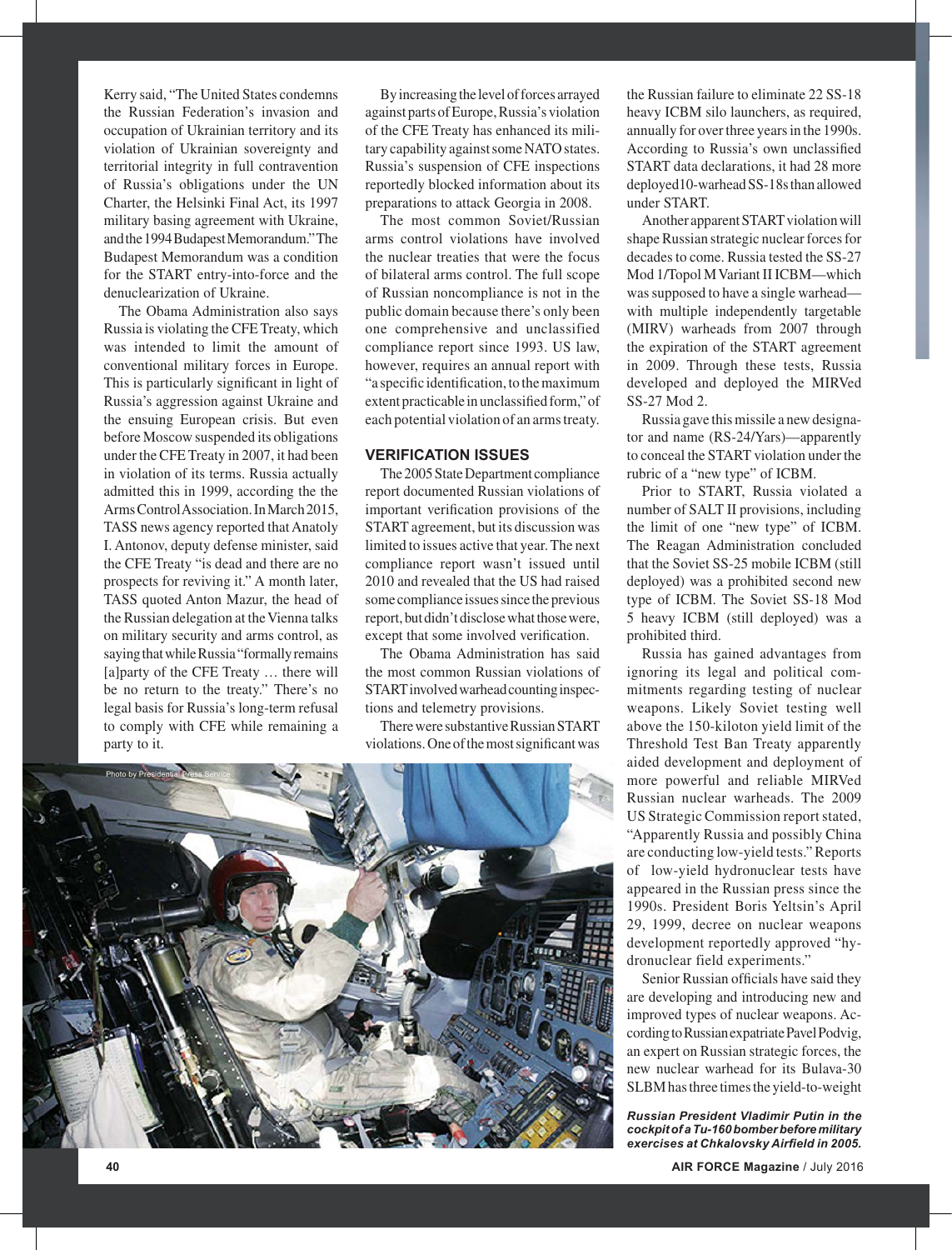ratio of the best small warheads the Soviets had during the Cold War.

Russia is also cheating egregiously with regard to the INF Treaty and the 1991-92 Presidential Nuclear Initiatives (PNIs). It is now modernizing weapons that were supposed to have been eliminated.

In 2014, the Obama Administration called this "a very serious matter" and determined "the Russian Federation was in violation of its obligations under the ... INF Treaty ... not to possess, produce, or flight-test a ground-launched cruise missile with a range capability of 500 [kilometers] to 5,500 [km] or to possess or produce launchers of such missiles."

This violation goes to the heart of the treaty. According to a senior State Department official, "The Russian system is a state-of-the-art GLCM [ground-launched cruise missile] that Russia has tested at ranges capable of threatening the European continent."

Rose E. Gottemoeller, State Department undersecretary for arms control and international security, said in December 2015 testimony, "This is not a technicality, a one-off event, or a case of mistaken identity, but a serious Russian violation of one of the most basic obligations under the INF Treaty."

### **ENABLING EXPANSIONISM**

Commenting a year ago on the State Department arms control compliance report, Congressman Mac Thornberry (R-Texas), chairman of the House Armed Services Committee, stated, "Russia's development of intermediate-range nuclear platforms is designed to hold our interests at risk and enable [President Vladimir I.] Putin's expansionist policies."

Russian press reports have cited other developments that appear to be recreating the systems eliminated by the INF Treaty. These include:

 $\blacksquare$  Testing and deployment of the R-500 cruise missile with a range of 1,000 km (621 miles) or more.

Development of the RS-26, an intermediate-range missile masquerading as an ICBM (a possible violation or circumvention of both the INF Treaty and the New START agreement).

Nondeclaration and elimination of the late Soviet-era Skorost IRBM.

Giving surface-to-air missiles and ABM interceptor missiles a surface-tosurface nuclear attack role.

 $\blacksquare$  The reported 600- to 1,000-km (373to 621-mile) range of the Iskander-M ballistic missile and the possible range of a new version of the missile.

Russian journalist Pavel E. Felgenhauer said in 2010 that Moscow plans to covertly quit the 1987 treaty on medium- and shortrange missiles because its air defense missiles could double as nuclear armed intermediate-range ballistic missiles. The Russian S-300 and the S-400 air defense missiles, the new S-500 air and missile *Russian officials have said the Su-34 would be modified to carry long-range nuclear missiles.*

defense interceptor, and the Moscow ABM interceptors are nuclear armed and could function either as conventional or nuclear medium- or shorter-range ballistic missiles. He said this capability was demonstrated in the Vostok 2010 military exercise conducted in the Far East.

In April 2015, Felgenhauer wrote that the Russian S-300 system (the shortest range system he listed) has a nuclear ground attack capability and a range of "up to 400 kilometers" [249 miles]. A link attached to the article revealed one of his sources as the President of Belarus. In February 2016, Felgenhauer said the S-300PMU2, which Russia plans to sell to Iran, can attack "land and sea targets" with precision. In February 2016, TASS reported the S-400 "can also be used against ground objectives." A 2011 *Red Star* article said Russia has 700 nuclear warheads for the Moscow ABM system and its surface-to-air missiles.

If Felgenhauer is correct about these capabilities, at least two of the systems he mentioned (the Moscow ABM and the S-500) violate the INF Treaty. The development of a dual-capable anti-air/ anti-ground capability would also have